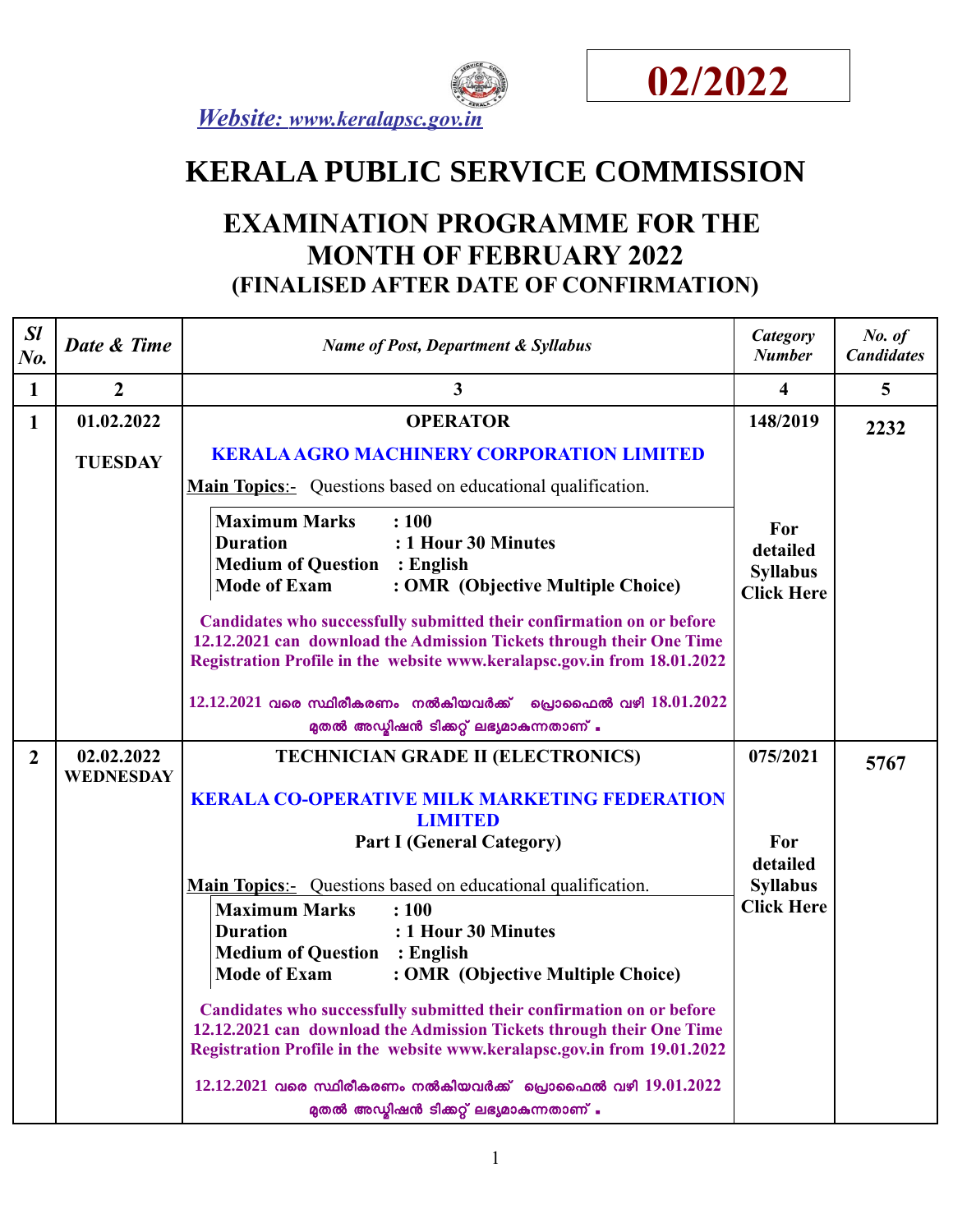| $\mathbf{3}$            | 03.02.2022                    | <b>OPERATOR GRADE III</b>                                                                                                                                                                                                 | 241/2020                             | 9291 |
|-------------------------|-------------------------------|---------------------------------------------------------------------------------------------------------------------------------------------------------------------------------------------------------------------------|--------------------------------------|------|
|                         | <b>THURSDAY</b>               | <b>APEX SOCIETIES OF CO-OPERATIVE SECTOR IN KERALA</b>                                                                                                                                                                    |                                      |      |
|                         |                               | <b>Part I (General Category)</b>                                                                                                                                                                                          |                                      |      |
|                         |                               | <b>Main Topics:</b> Questions based on educational qualification.                                                                                                                                                         | For<br>detailed                      |      |
|                         |                               | <b>Maximum Marks</b><br>: 100<br><b>Duration</b><br>: 1 Hour 30 Minutes<br><b>Medium of Question</b><br>$\therefore$ English<br><b>Mode of Exam</b><br>: OMR (Objective Multiple Choice)                                  | <b>Syllabus</b><br><b>Click Here</b> |      |
|                         |                               | Candidates who successfully submitted their confirmation on or before<br>12.12.2021 can download the Admission Tickets through their One Time<br>Registration Profile in the website www.keralapsc.gov.in from 20.01.2022 |                                      |      |
|                         |                               | $12.12.2021$ വരെ സ്ഥിരീകരണം നൽകിയവർക്ക് പ്രൊഫൈൽ വഴി $20.01.2022$<br>മുതൽ അഡ്യിഷൻ ടിക്കറ്റ് ലഭ്യമാകുന്നതാണ് .                                                                                                              |                                      |      |
| $\overline{\mathbf{4}}$ | 03.02.2022<br><b>THURSDAY</b> | <b>OPERATOR GRADE III</b>                                                                                                                                                                                                 | 242/2020                             | 121  |
|                         |                               | <b>KERALA STATE CO-OPERATIVE FEDERATION FOR</b><br><b>FISHERIES DEVELOPMENT LIMITED</b><br>(MATSYAFED)                                                                                                                    |                                      |      |
|                         |                               | Part II (Fishermen/dependent of fishermen Category)                                                                                                                                                                       | For<br>detailed<br><b>Syllabus</b>   |      |
|                         |                               | Candidates who successfully submit their confirmation on or before<br>12.12.2021 can download the Admission Tickets through their One Time<br>Registration Profile in the website www.keralapsc.gov.in from 20.01.2022    | <b>Click</b><br><b>Here</b>          |      |
|                         |                               | $12.12.2021$ വരെ സ്ഥിരീകരണം നൽകിയവർക്ക് പ്രൊഫൈൽ വഴി $20.01.2022$<br>മുതൽ അഡ്യിഷൻ ടിക്കറ്റ് ലഭ്യമാകുന്നതാണ് .                                                                                                              |                                      |      |
|                         |                               | <b>COMMON TEST FOR SL.NO. 3 &amp; 4</b>                                                                                                                                                                                   |                                      |      |
|                         |                               |                                                                                                                                                                                                                           |                                      |      |
|                         |                               |                                                                                                                                                                                                                           |                                      |      |
|                         |                               |                                                                                                                                                                                                                           |                                      |      |
|                         |                               |                                                                                                                                                                                                                           |                                      |      |
|                         |                               |                                                                                                                                                                                                                           |                                      |      |
|                         |                               |                                                                                                                                                                                                                           |                                      |      |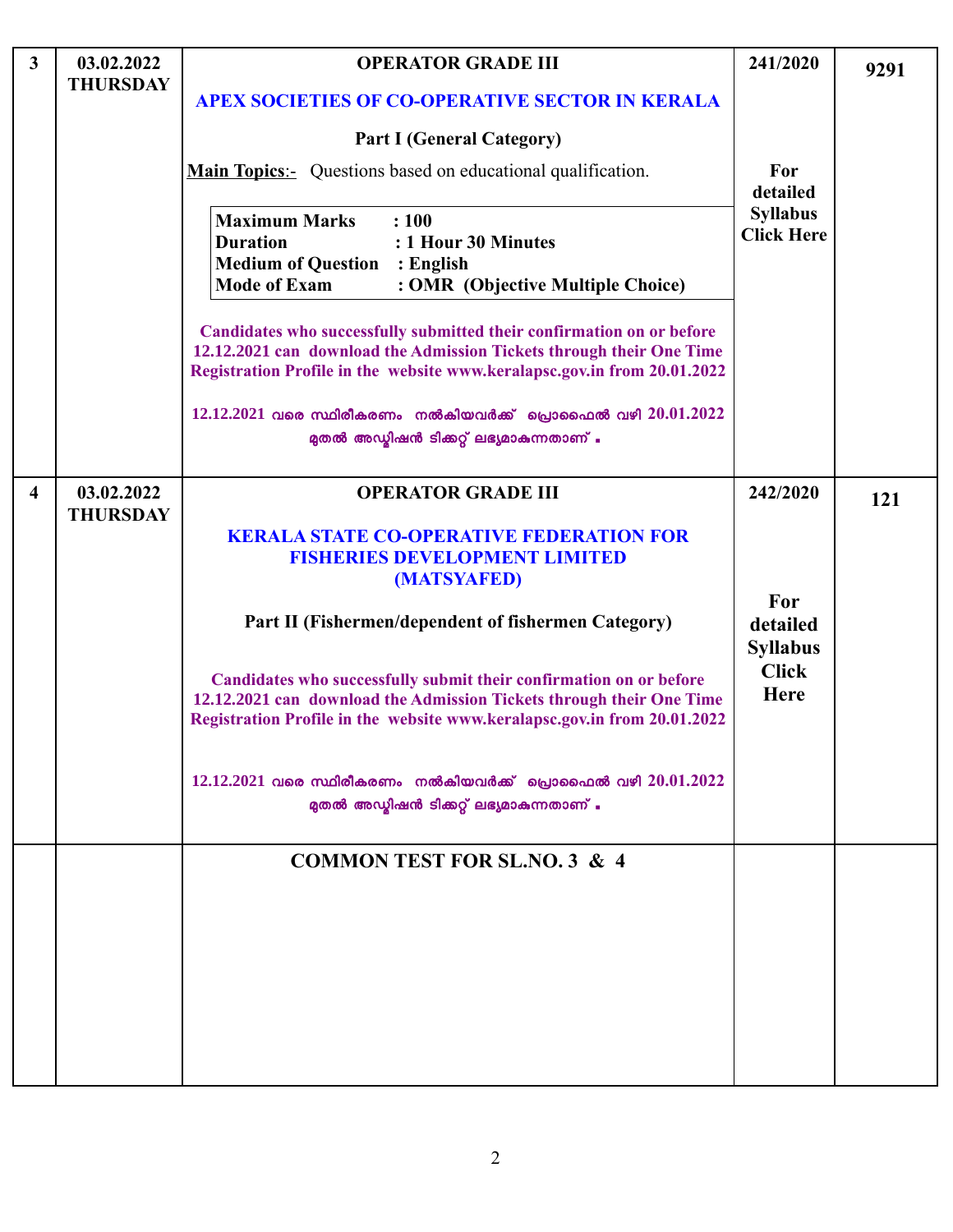| 5 | 04.02.2022<br><b>FRIDAY</b> | <b>WELFARE ORGANISER</b><br>(EX-SERVICEMEN ONLY)                                                                                                                                                                          | 097/2019                                                | <b>EKM</b> |
|---|-----------------------------|---------------------------------------------------------------------------------------------------------------------------------------------------------------------------------------------------------------------------|---------------------------------------------------------|------------|
|   |                             | <b>SAINIK WELFARE</b><br><b>Main Topics:-</b><br>General Knowledge, Current Affairs, Renaissance in Kerala - 60 Marks<br>General English<br>$-20$ Marks<br>Simple Arithmetic & Mental Ability $-20$ Marks                 | For<br>detailed<br><b>Syllabus</b><br><b>Click Here</b> | 193        |
|   |                             | <b>Maximum Marks</b><br>: 100<br><b>Duration</b><br>: 1 Hour 30 Minutes<br><b>Medium of Question : English</b><br><b>Mode of Exam</b><br>: ONLINE (Objective Multiple Choice)                                             |                                                         |            |
|   |                             | Candidates who successfully submitted their confirmation on or before<br>12.12.2021 can download the Admission Tickets through their One Time<br>Registration Profile in the website www.keralapsc.gov.in from 21.01.2022 |                                                         |            |
|   |                             | $12.12.2021$ വരെ സ്ഥിരീകരണം നൽകിയവർക്ക് പ്രൊഫൈൽ വഴി $21.01.2022$<br>മുതൽ അഡ്യിഷൻ ടിക്കറ്റ് ലഭ്യമാകുന്നതാണ് .                                                                                                              |                                                         |            |
| 6 | 07.02.2022<br><b>MONDAY</b> | <b>ASSISTANT PROFESSOR IN MALAYALAM</b><br><b>COLLEGIATE EDUCATION (TRAINING COLLEGES)</b>                                                                                                                                | 016/2020                                                | 16         |
|   |                             | (Part I – By Transfer Recruitment)                                                                                                                                                                                        |                                                         |            |
|   |                             | <b>Main Topics:-</b><br>Part I – Malayalam (PG Level) - $3$ Marks – $8$ question<br>5 Marks $-6$ questions<br>8 Marks $-2$ questions                                                                                      | For<br>detailed<br><b>Syllabus</b><br><b>Click Here</b> |            |
|   |                             | Part II – Questions based on M.Ed<br>$5$ Marks $-4$ questions<br>$10$ Marks $-1$ question                                                                                                                                 |                                                         |            |
|   |                             | <b>Maximum Marks</b><br>: 100<br>: 2 Hours<br><b>Duration</b><br><b>Medium of Question</b><br>: Malayalam<br><b>Mode of Exam</b><br>: Descriptive<br>(Question cum Answer Booklet)                                        |                                                         |            |
|   |                             | Candidates who successfully submitted their confirmation on or before<br>12.12.2021 can download the Admission Tickets through their One Time<br>Registration Profile in the website www.keralapsc.gov.in from 24.01.2022 |                                                         |            |
|   |                             | $12.12.2021$ വരെ സ്ഥിരീകരണം നൽകിയവർക്ക് പ്രൊഫൈൽ വഴി $24.01.2022$<br>മുതൽ അഡ്യിഷൻ ടിക്കറ്റ് ലഭ്യമാകുന്നതാണ് .                                                                                                              |                                                         |            |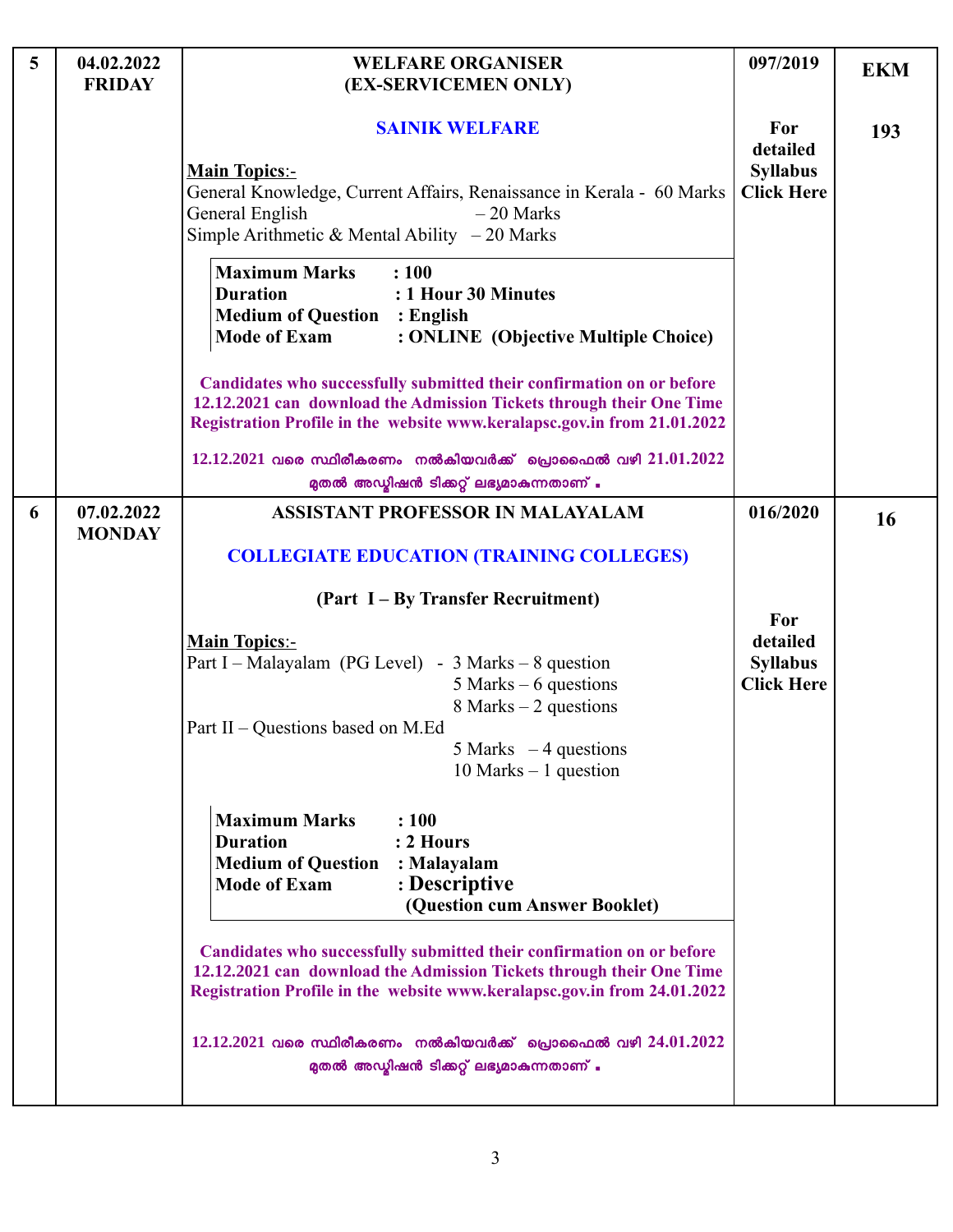| $\overline{7}$ | 08.02.2022<br><b>TUESDAY</b> | HIGH SCHOOL ASSISTANT (MATHEMATICS)<br>(MALAYALAM MEDIUM)                                                                                                                                                                                                                                                                                                                                      | 369/2019                                                   | <b>SCCC</b>           |
|----------------|------------------------------|------------------------------------------------------------------------------------------------------------------------------------------------------------------------------------------------------------------------------------------------------------------------------------------------------------------------------------------------------------------------------------------------|------------------------------------------------------------|-----------------------|
|                |                              | <b>EDUCATION DEPARTMENT</b>                                                                                                                                                                                                                                                                                                                                                                    |                                                            | $PKD - 8$             |
|                |                              | (NCA Notification)<br><b>Main Topics:-</b><br>Part I-<br>General Knowledge, Current Affairs,<br>Renaissance in Kerala<br>-15 Marks<br>- 05 Marks<br><b>Teaching Methodology</b><br>Part II-<br>Part III- Mathematics<br>- 80 Marks<br><b>Maximum Marks</b><br>: 100<br><b>Duration</b><br>: 1 Hour 30 Minutes<br><b>Medium of Question : Part I &amp; II - English</b><br>Part III - Malayalam | For<br>detailed<br><b>Syllabus</b><br><b>Click Here</b>    |                       |
|                |                              | <b>Mode of Exam</b><br>: OMR (Objective Multiple Choice)<br>Candidates who successfully submitted their confirmation on or before<br>12.12.2021 can download the Admission Tickets through their One Time<br>Registration Profile in the website www.keralapsc.gov.in from 25.01.2022                                                                                                          |                                                            |                       |
|                |                              | $12.12.2021$ വരെ സ്ഥിരീകരണം നൽകിയവർക്ക് പ്രൊഫൈൽ വഴി $25.01.2022$<br>മുതൽ അഡ്മിഷൻ ടിക്കറ്റ് ലഭ്യമാകുന്നതാണ് .                                                                                                                                                                                                                                                                                   |                                                            |                       |
| 8              | 08.02.2022<br><b>TUESDAY</b> | HIGH SCHOOL ASSISTANT (MATHEMATICS)<br>(MALAYALAM MEDIUM)                                                                                                                                                                                                                                                                                                                                      | 370/2019                                                   | LC/AI                 |
|                |                              | <b>EDUCATION DEPARTMENT</b><br>(NCA Notification)                                                                                                                                                                                                                                                                                                                                              | For<br>detailed                                            | <b>KZD-66</b>         |
|                |                              | Candidates who successfully submitted their confirmation on or before<br>12.12.2021 can download the Admission Tickets through their One Time<br>Registration Profile in the website www.keralapsc.gov.in from 25.01.2022                                                                                                                                                                      | <b>Syllabus</b><br><b>Click Here</b>                       |                       |
|                |                              | $12.12.2021$ വരെ സ്ഥിരീകരണം നൽകിയവർക്ക് പ്രൊഫൈൽ വഴി $25.01.2022$<br>മുതൽ അഡ്യിഷൻ ടിക്കറ്റ് ലഭ്യമാകുന്നതാണ് .                                                                                                                                                                                                                                                                                   |                                                            |                       |
| 9              | 08.02.2022<br><b>TUESDAY</b> | HIGH SCHOOL ASSISTANT (MATHEMATICS)<br>(MALAYALAM MEDIUM)<br><b>EDUCATION DEPARTMENT</b>                                                                                                                                                                                                                                                                                                       | 371/2019                                                   | Hindu<br><b>Nadar</b> |
|                |                              | (NCA Notification)                                                                                                                                                                                                                                                                                                                                                                             | For                                                        | $KZD-21$              |
|                |                              | Candidates who successfully submitted their confirmation on or before<br>12.12.2021 can download the Admission Tickets through their One Time<br>Registration Profile in the website www.keralapsc.gov.in from 25.01.2022                                                                                                                                                                      | detailed<br><b>Syllabus</b><br><b>Click</b><br><b>Here</b> |                       |
|                |                              | $12.12.2021$ വരെ സ്ഥിരീകരണം നൽകിയവർക്ക് പ്രൊഫൈൽ വഴി $25.01.2022$<br>മുതൽ അഡ്യിഷൻ ടിക്കറ്റ് ലഭ്യമാകുന്നതാണ് .                                                                                                                                                                                                                                                                                   |                                                            |                       |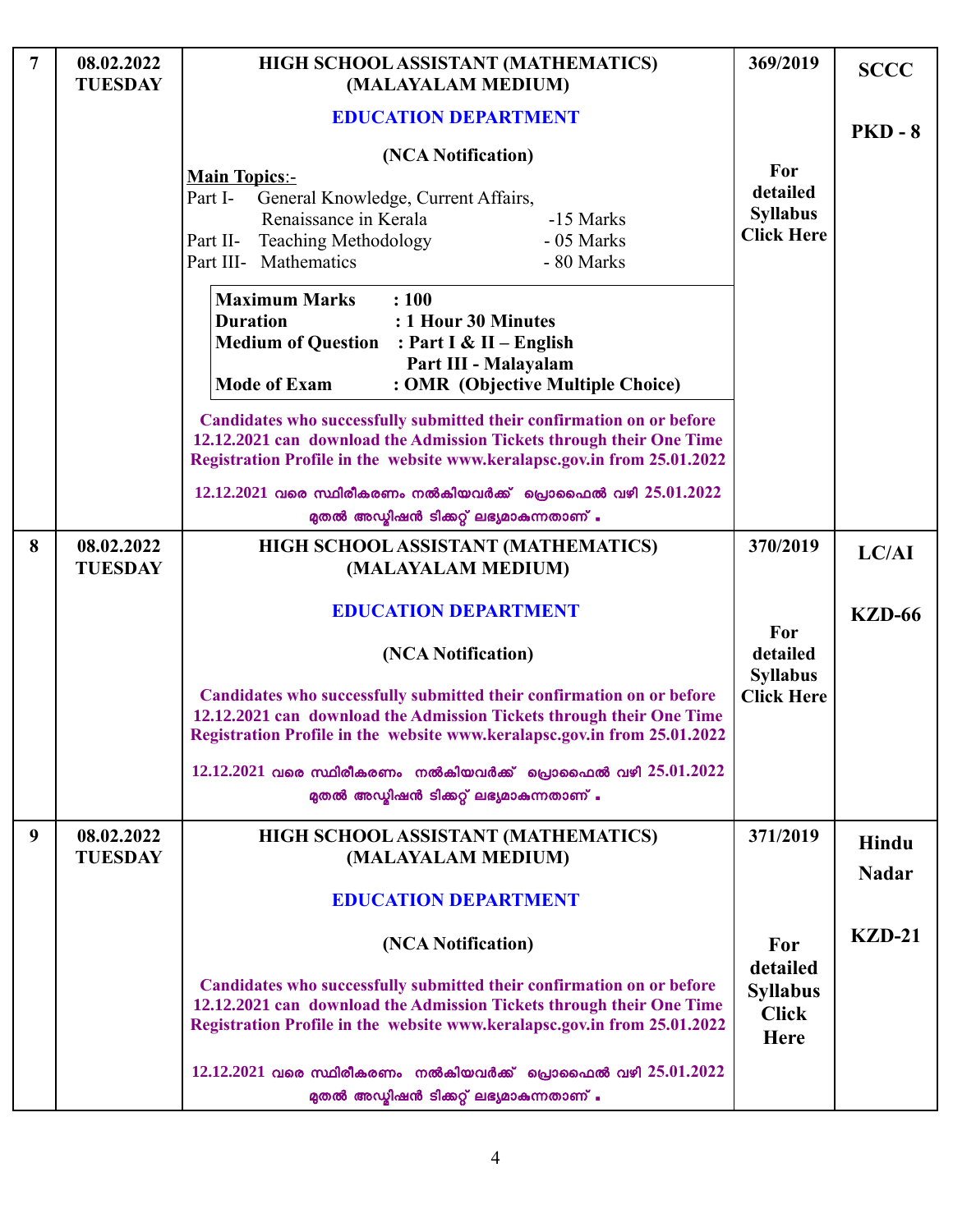| 10 | 08.02.2022<br><b>TUESDAY</b> | HIGH SCHOOL ASSISTANT (MATHEMATICS)<br>(MALAYALAM MEDIUM)                                                                                                                                                                                                                                                                                                                                                                           | 372/2019                                                                | <b>ST</b>                                                                                                                                                                                                                                                 |
|----|------------------------------|-------------------------------------------------------------------------------------------------------------------------------------------------------------------------------------------------------------------------------------------------------------------------------------------------------------------------------------------------------------------------------------------------------------------------------------|-------------------------------------------------------------------------|-----------------------------------------------------------------------------------------------------------------------------------------------------------------------------------------------------------------------------------------------------------|
|    |                              | <b>EDUCATION DEPARTMENT</b><br>$12.12.2021$ വരെ സ്ഥിരീകരണം നൽകിയവർക്ക് പ്രൊഫൈൽ വഴി $25.01.2022$<br>മുതൽ അഡ്മിഷൻ ടിക്കറ്റ് ലഭ്യമാകുന്നതാണ് .                                                                                                                                                                                                                                                                                         | <b>Here</b>                                                             | <b>KZD-0</b>                                                                                                                                                                                                                                              |
| 11 | 08.02.2022<br><b>TUESDAY</b> | HIGH SCHOOL TEACHER (MATHEMATICS)<br>(MALAYALAM MEDIUM)<br><b>EDUCATION DEPARTMENT</b><br>Candidates who successfully submitted their confirmation on or before<br>12.12.2021 can download the Admission Tickets through their One Time<br>Registration Profile in the website www.keralapsc.gov.in from 25.01.2022<br>$12.12.2021$ വരെ സ്ഥിരീകരണം നൽകിയവർക്ക് പ്രൊഫൈൽ വഴി $25.01.2022$<br>മുതൽ അഡ്മിഷൻ ടിക്കറ്റ് ലഭ്യമാകുന്നതാണ് . | 383/2020<br><b>For detailed</b><br><b>Syllabus</b><br><b>Click Here</b> | <b>TVM-702</b><br><b>KLM-674</b><br><b>PTA-129</b><br><b>ALP-227</b><br><b>KTM-265</b><br><b>IDK-222</b><br><b>EKM-494</b><br><b>TSR-566</b><br><b>PKD-785</b><br><b>MLP-1834</b><br><b>KKD-753</b><br><b>WYD-261</b><br><b>KNR-569</b><br><b>KZD-505</b> |
|    |                              | <b>COMMON TEST FOR SL.NO. 7 TO 11 (Except Sl.No. 10)</b>                                                                                                                                                                                                                                                                                                                                                                            |                                                                         |                                                                                                                                                                                                                                                           |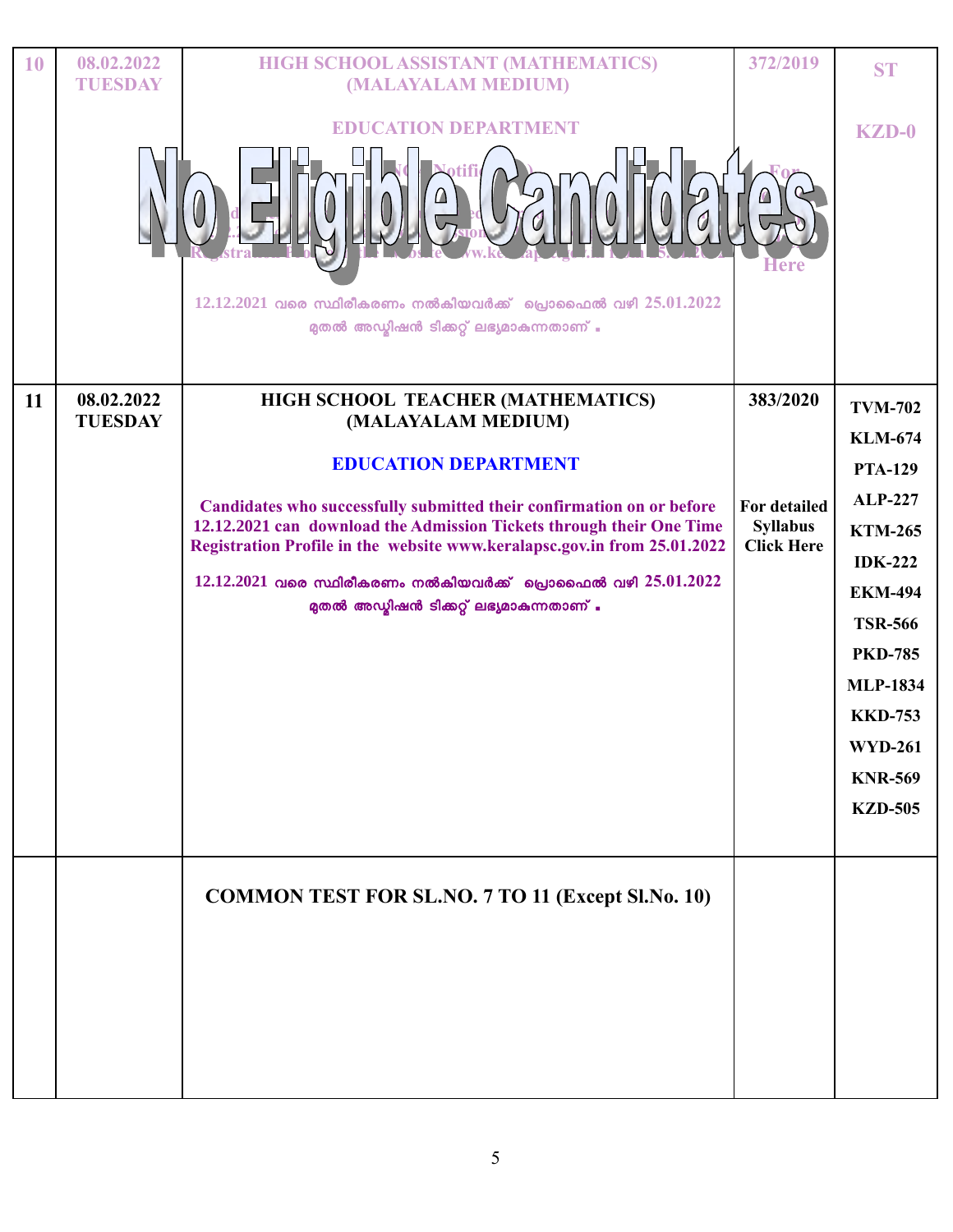| 12 | 09.02.2022<br><b>WEDNESDAY</b> | PART TIME HIGH SCHOOL ASSISTANT (SANSKRIT)<br>(NCA Notification)                                                                                                                                                                                                                                                                          | 365/2018                                                          | <b>Muslim</b>   |
|----|--------------------------------|-------------------------------------------------------------------------------------------------------------------------------------------------------------------------------------------------------------------------------------------------------------------------------------------------------------------------------------------|-------------------------------------------------------------------|-----------------|
|    |                                | <b>EDUCATION DEPARTMENT</b>                                                                                                                                                                                                                                                                                                               |                                                                   | MLP-8           |
|    |                                | <b>Main Topics:-</b><br>General Knowledge, Current Affairs,<br>Part I-<br>Renaissance in Kerala<br>-15 Marks<br>Part II- Teaching Methodology<br>- 05 Marks<br>Part III- Sanskrit<br>- 80 Marks                                                                                                                                           | For<br>detailed<br><b>Syllabus</b><br><b>Click Here</b>           |                 |
|    |                                | <b>Maximum Marks</b><br>: 100<br><b>Duration</b><br>: 1 Hour 30 Minutes<br>Medium of Question : Part I & II - English<br>Part III - Sanskrit<br><b>Mode of Exam</b><br>: OMR (Objective Multiple Choice)                                                                                                                                  |                                                                   |                 |
|    |                                | Candidates who successfully submitted their confirmation on or before<br>12.12.2021 can download the Admission Tickets through their One Time<br>Registration Profile in the website www.keralapsc.gov.in from 25.01.2022                                                                                                                 |                                                                   |                 |
|    |                                | $12.12.2021$ വരെ സ്ഥിരീകരണം നൽകിയവർക്ക് പ്രൊഫൈൽ വഴി $25.01.2022$<br>മുതൽ അഡ്മിഷൻ ടിക്കറ്റ് ലഭ്യമാകുന്നതാണ് .                                                                                                                                                                                                                              |                                                                   |                 |
| 13 | 09.02.2022<br><b>WEDNESDAY</b> | PART TIME HIGH SCHOOL ASSISTANT (SANSKRIT)<br>(NCA Notification)                                                                                                                                                                                                                                                                          | 366/2018                                                          | <b>SC</b>       |
|    |                                | <b>EDUCATION DEPARTMENT</b>                                                                                                                                                                                                                                                                                                               |                                                                   | <b>KKD - 42</b> |
|    |                                | Candidates who successfully submitted their confirmation on or before<br>12.12.2021 can download the Admission Tickets through their One Time<br>Registration Profile in the website www.keralapsc.gov.in from 25.01.2022<br>$12.12.2021$ വരെ സ്ഥിരീകരണം നൽകിയവർക്ക് പ്രൊഫൈൽ വഴി $25.01.2022$<br>മുതൽ അഡ്യിഷൻ ടിക്കറ്റ് ലഭ്യമാകുന്നതാണ് . | For<br>detailed<br><b>Syllabus</b><br><b>Click</b><br><b>Here</b> |                 |
| 14 | 09.02.2022<br><b>WEDNESDAY</b> | HIGH SCHOOL ASSISTANT (SANSKRIT)<br>(NCA Notification)                                                                                                                                                                                                                                                                                    | 373/2019                                                          | <b>SC</b>       |
|    |                                | <b>EDUCATION DEPARTMENT</b>                                                                                                                                                                                                                                                                                                               |                                                                   | <b>KZD</b> - 46 |
|    |                                | Candidates who successfully submitted their confirmation on or before<br>12.12.2021 can download the Admission Tickets through their One Time<br>Registration Profile in the website www.keralapsc.gov.in from 25.01.2022<br>$12.12.2021$ വരെ സ്ഥിരീകരണം നൽകിയവർക്ക് പ്രൊഫൈൽ വഴി $25.01.2022$<br>മുതൽ അഡ്യിഷൻ ടിക്കറ്റ് ലഭ്യമാകുന്നതാണ് . | For<br>detailed<br><b>Syllabus</b><br><b>Click</b><br><b>Here</b> |                 |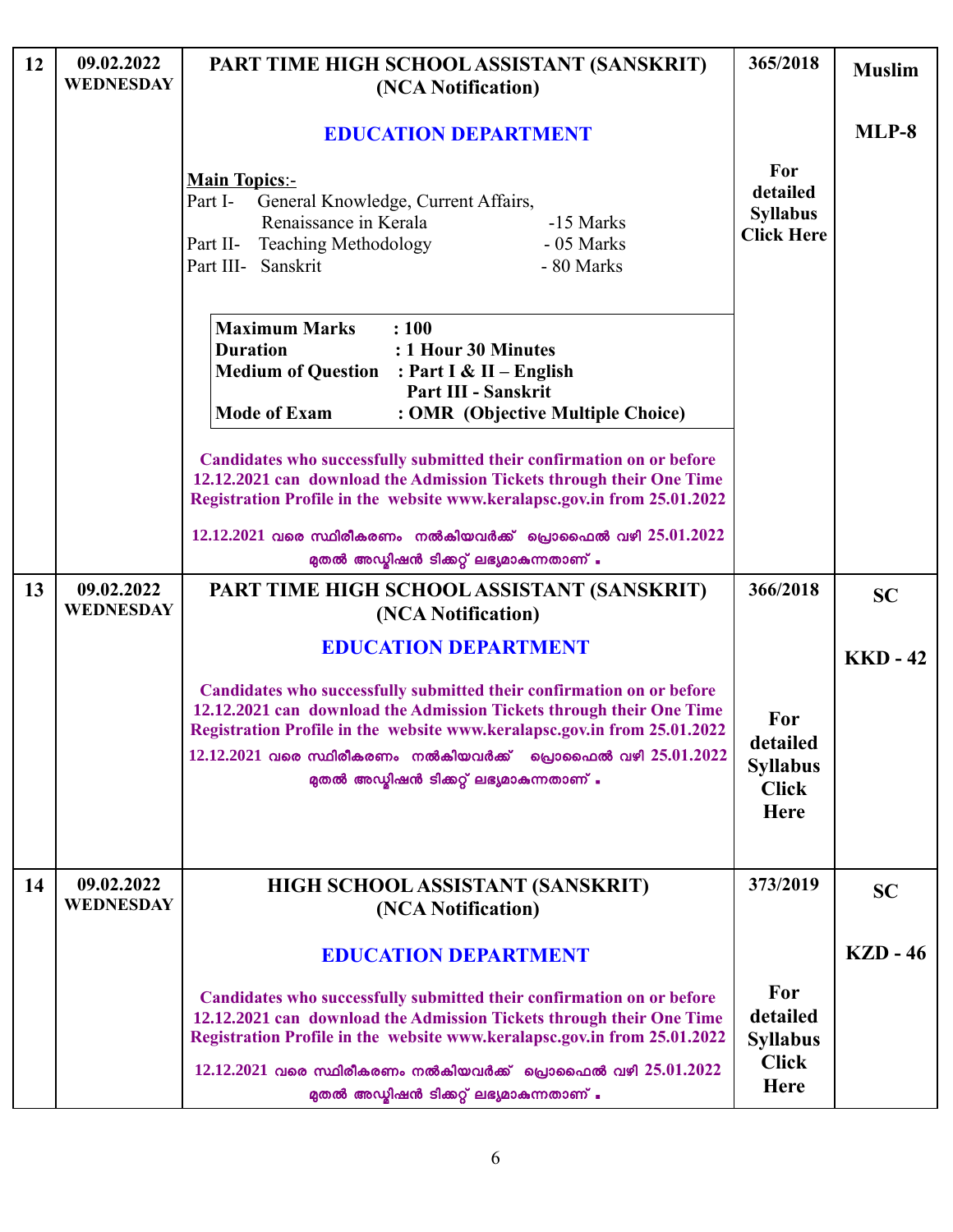| 15 | 09.02.2022<br><b>WEDNESDAY</b> | HIGH SCHOOL ASSISTANT (SANSKRIT)<br>(NCA Notification)                                                                                                                                                                                                                                                                                                                                                                                                                                                                                                                                                                                                                                                                                                                                                              | 374/2019                                                   | <b>Muslim</b> |
|----|--------------------------------|---------------------------------------------------------------------------------------------------------------------------------------------------------------------------------------------------------------------------------------------------------------------------------------------------------------------------------------------------------------------------------------------------------------------------------------------------------------------------------------------------------------------------------------------------------------------------------------------------------------------------------------------------------------------------------------------------------------------------------------------------------------------------------------------------------------------|------------------------------------------------------------|---------------|
|    |                                | <b>EDUCATION DEPARTMENT</b><br>Candidates who successfully submitted their confirmation on or before<br>12.12.2021 can download the Admission Tickets through their One Time<br>Registration Profile in the website www.keralapsc.gov.in from 25.01.2022<br>$12.12.2021$ വരെ സ്ഥിരീകരണം നൽകിയവർക്ക് പ്രൊഫൈൽ വഴി $25.01.2022$<br>മുതൽ അഡ്യിഷൻ ടിക്കറ്റ് ലഭ്യമാകുന്നതാണ് .                                                                                                                                                                                                                                                                                                                                                                                                                                            | For<br>detailed<br><b>Syllabus</b><br><b>Click</b><br>Here | <b>KZD-11</b> |
|    |                                | <b>COMMON TEST FOR SL.NO. 12 TO 15</b>                                                                                                                                                                                                                                                                                                                                                                                                                                                                                                                                                                                                                                                                                                                                                                              |                                                            |               |
| 16 | 10.02.2022<br><b>THURSDAY</b>  | HIGH SCHOOL ASSISTANT (SOCIAL SCIENCE)<br><b>TAMIL MEDIUM</b>                                                                                                                                                                                                                                                                                                                                                                                                                                                                                                                                                                                                                                                                                                                                                       | 417/2019                                                   | $TVM - 55$    |
|    |                                | <b>EDUCATION DEPARTMENT</b><br><b>Main Topics:-</b><br>General Knowledge, Current Affairs,<br>Part I -<br>Renaissance in Kerala<br>-15 Marks<br><b>Teaching Methodology</b><br>Part II -<br>- 05 Marks<br>Part III-<br>Social Science<br>- 80 Marks<br><b>Maximum Marks</b><br>: 100<br><b>Duration</b><br>: 1 Hour 30 Minutes<br><b>Medium of Question</b><br>: Part I & II – English<br>Part III - Tamil<br><b>Mode of Exam</b><br>: OMR (Objective Multiple Choice)<br>Candidates who successfully submitted their confirmation on or before<br>12.12.2021 can download the Admission Tickets through their One Time<br>Registration Profile in the website www.keralapsc.gov.in from 27.01.2022<br>$12.12.2021$ വരെ സ്ഥിരീകരണം നൽകിയവർക്ക് പ്രൊഫൈൽ വഴി $27.01.2022$<br>മുതൽ അഡ്യിഷൻ ടിക്കറ്റ് ലഭ്യമാകുന്നതാണ് . | For<br>detailed<br><b>Syllabus</b><br><b>Click Here</b>    | <b>KLM-8</b>  |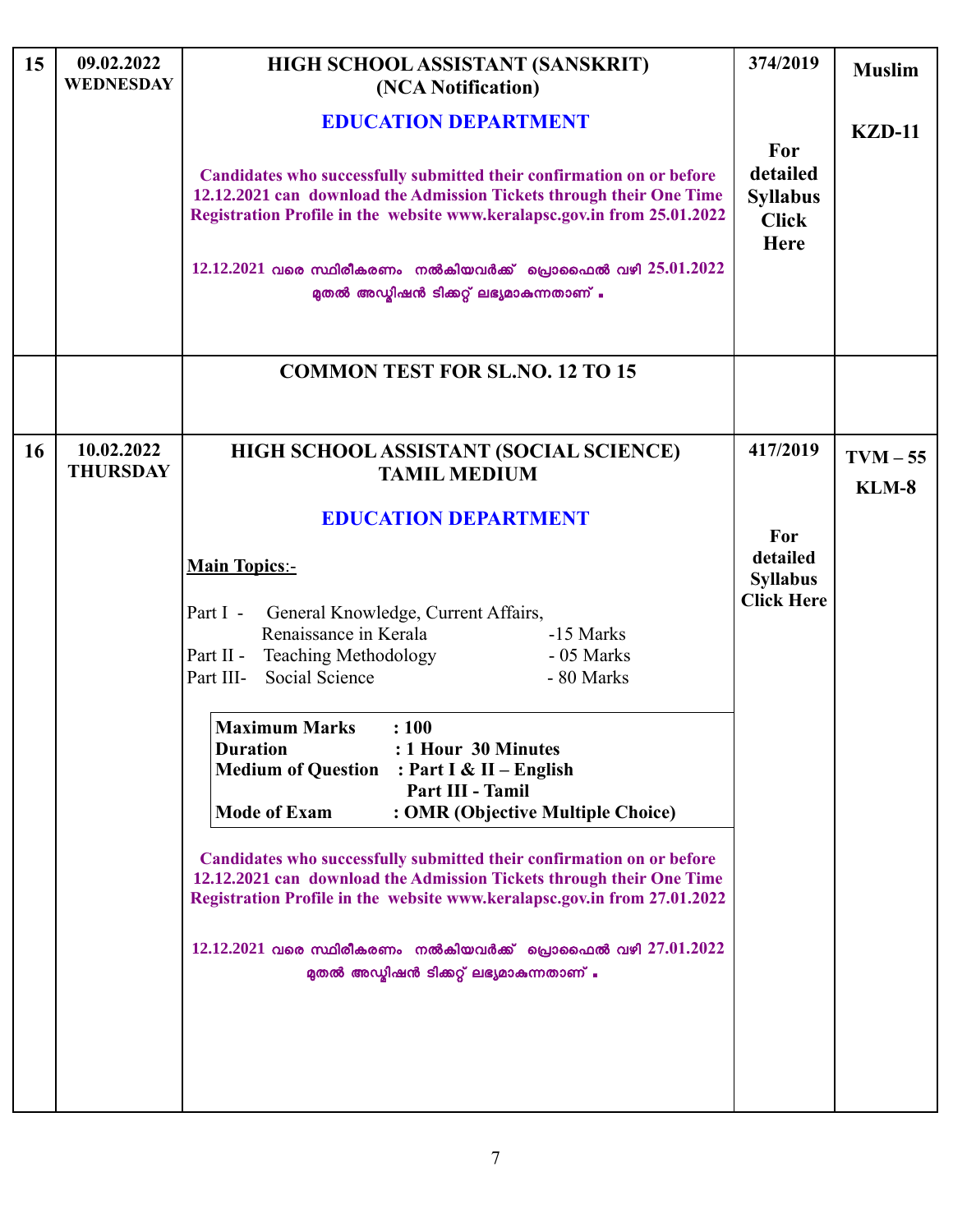| 17 | 11.02.2022<br><b>FRIDAY</b>   | <b>DRAWING TEACHER (HIGH SCHOOL)</b><br><b>EDUCATION DEPARTMENT</b><br><b>Main Topics:-</b><br>Part I -<br>General Knowledge, Current Affairs,<br>Renaissance in Kerala<br>- 20 Marks<br>Drawing and Painting<br>- 80 Marks<br>Part II -<br><b>Maximum Marks</b><br>: 100<br>: 1 Hour 30 Minutes<br><b>Duration</b><br><b>Medium of Question : Malayalam/Tamil/Kannada</b><br><b>Mode of Exam</b><br>: OMR (Objective Multiple Choice)<br>Candidates who successfully submitted their confirmation on or before<br>12.12.2021 can download the Admission Tickets through their One Time | 524/2019<br>N <sub>0</sub><br><b>Separate</b><br><b>Syllabus</b>                                          | <b>KLM-29</b><br><b>ALP-77</b><br><b>EKM-50</b><br><b>TSR-33</b><br><b>KKD-82</b><br><b>KNR-66</b> |
|----|-------------------------------|-----------------------------------------------------------------------------------------------------------------------------------------------------------------------------------------------------------------------------------------------------------------------------------------------------------------------------------------------------------------------------------------------------------------------------------------------------------------------------------------------------------------------------------------------------------------------------------------|-----------------------------------------------------------------------------------------------------------|----------------------------------------------------------------------------------------------------|
|    |                               | Registration Profile in the website www.keralapsc.gov.in from 28.01.2022<br>$12.12.2021$ വരെ സ്ഥിരീകരണം നൽകിയവർക്ക് പ്രൊഫൈൽ വഴി $28.01.2022$<br>മുതൽ അഡ്മിഷൻ ടിക്കറ്റ് ലഭ്യമാകുന്നതാണ് .                                                                                                                                                                                                                                                                                                                                                                                                |                                                                                                           |                                                                                                    |
| 18 | 11.02.2022<br><b>FRIDAY</b>   | <b>DRAWING TEACHER (HIGH SCHOOL)</b><br>(MALAYALAM MEDIUM)<br><b>EDUCATION DEPARTMENT</b><br>Candidates who successfully submitted their confirmation on or before<br>12.12.2021 can download the Admission Tickets through their One Time<br>Registration Profile in the website www.keralapsc.gov.in from 28.01.2022<br>$12.12.2021$ വരെ സ്ഥിരീകരണം നൽകിയവർക്ക് പ്രൊഫൈൽ വഴി $28.01.2022$<br>മുതൽ അഡ്മിഷൻ ടിക്കറ്റ് ലഭ്യമാകുന്നതാണ് .                                                                                                                                                  | 390/2020<br>N <sub>0</sub><br><b>Separate</b><br><b>Syllabus</b>                                          | <b>TVM-207</b><br><b>KZD-207</b>                                                                   |
|    |                               | <b>COMMON TEST FOR SL.NO. 17 &amp; 18</b>                                                                                                                                                                                                                                                                                                                                                                                                                                                                                                                                               |                                                                                                           |                                                                                                    |
| 19 | 12.02.2022<br><b>SATURDAY</b> | <b>PLUS TWO LEVEL</b><br><b>MAIN EXAMINATION</b><br>(POLICE CONSTABLE, ASSISTANT SUB INSPECTOR, etc)                                                                                                                                                                                                                                                                                                                                                                                                                                                                                    | <b>Click Here</b><br>for detailed<br><b>Syllabus</b><br><b>Click Here</b><br>for Exam<br><b>Programme</b> |                                                                                                    |
| 20 | 13.02.2022<br><b>SUNDAY</b>   | <b>PLUS TWO LEVEL</b><br><b>MAIN EXAMINATION</b><br>(FIREMAN (TRAINEE), FIREWOMAN)                                                                                                                                                                                                                                                                                                                                                                                                                                                                                                      | <b>Click Here</b><br>for detailed<br><b>Syllabus</b><br><b>Click Here</b><br>for Exam<br><b>Programme</b> |                                                                                                    |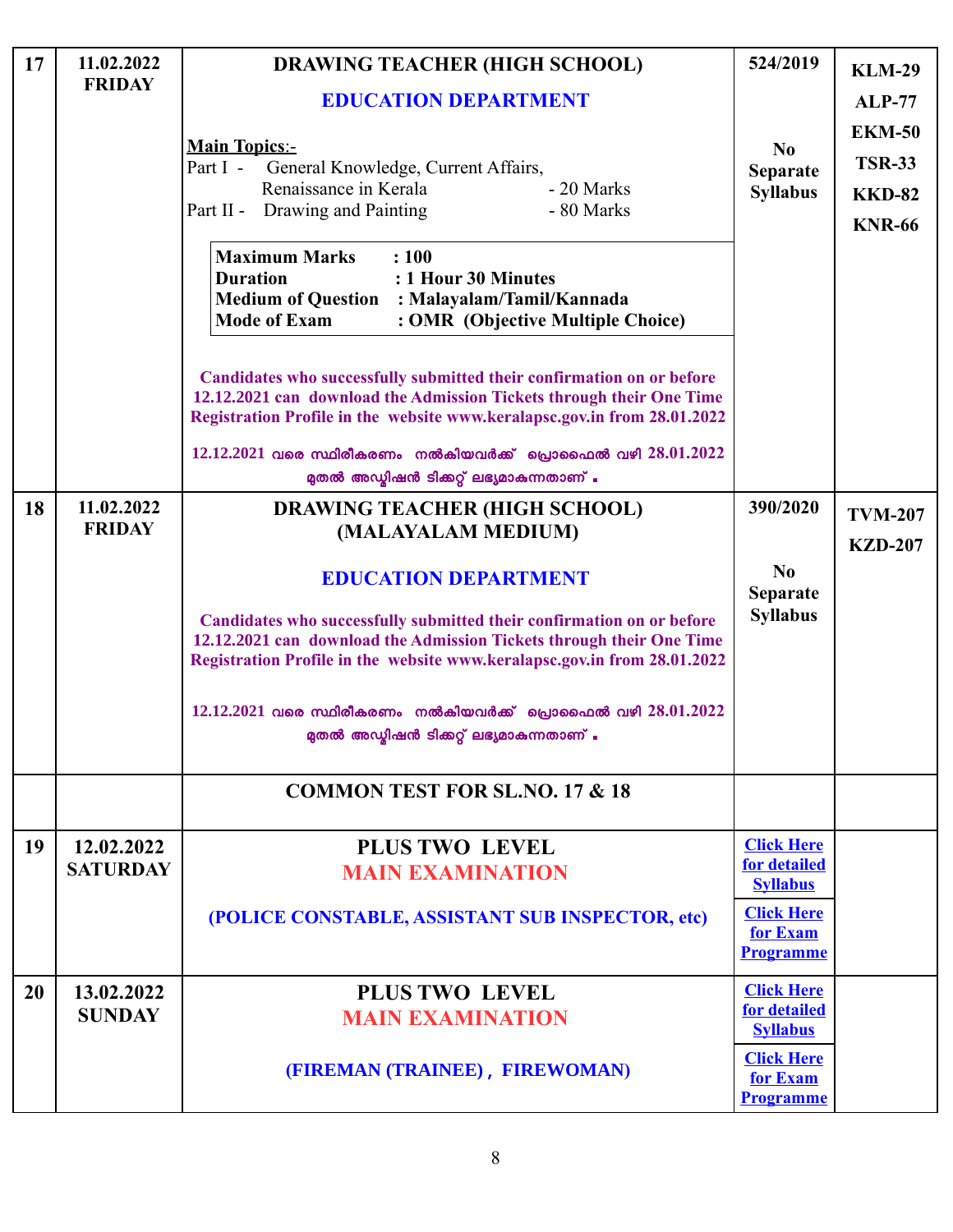| 21 | 14.02.2022                   | <b>AYURVEDA THERAPIST</b>                                                                                                                                                                                                                                                                                                                                         | 256/2021                                             | <b>TVM-760</b> |
|----|------------------------------|-------------------------------------------------------------------------------------------------------------------------------------------------------------------------------------------------------------------------------------------------------------------------------------------------------------------------------------------------------------------|------------------------------------------------------|----------------|
|    | <b>MONDAY</b>                | <b>INDIAN SYSTEMS OF MEDICINE</b>                                                                                                                                                                                                                                                                                                                                 |                                                      | <b>IDK-553</b> |
|    |                              | <b>Main Topics:-</b><br>Questions based on Ayurveda Therapist Course<br>conducted by Govt. of Kerala.                                                                                                                                                                                                                                                             | N <sub>0</sub><br><b>Separate</b><br><b>Syllabus</b> |                |
|    |                              | <b>Maximum Marks</b><br>: 100<br>: 1 Hour 30 Minutes<br><b>Duration</b><br><b>Medium of Question : Malayalam/Tamil/Kannada</b><br><b>Mode of Exam</b><br>: OMR (Objective Multiple Choice)                                                                                                                                                                        |                                                      |                |
|    |                              | Candidates who successfully submitted their confirmation on or before<br>12.12.2021 can download the Admission Tickets through their One Time<br>Registration Profile in the website www.keralapsc.gov.in from 31.01.2022                                                                                                                                         |                                                      |                |
|    |                              | $12.12.2021$ വരെ സ്ഥിരീകരണം നൽകിയവർക്ക് പ്രൊഫൈൽ വഴി $31.01.2022$<br>മുതൽ അഡ്യിഷൻ ടിക്കറ്റ് ലഭ്യമാകുന്നതാണ് .                                                                                                                                                                                                                                                      |                                                      |                |
| 22 | 15.02.2022<br><b>TUESDAY</b> | HIGH SCHOOL ASSISTANT (SOCIAL SCIENCE)<br><b>MALAYALAM MEDIUM</b>                                                                                                                                                                                                                                                                                                 | 448/2019                                             | Hindu          |
|    |                              |                                                                                                                                                                                                                                                                                                                                                                   |                                                      | <b>Nadar</b>   |
|    |                              | <b>EDUCATION DEPARTMENT</b>                                                                                                                                                                                                                                                                                                                                       | For<br>detailed                                      |                |
|    |                              | (NCA Notification)                                                                                                                                                                                                                                                                                                                                                | <b>Syllabus</b>                                      | <b>KNR-20</b>  |
|    |                              | <b>Main Topics:-</b>                                                                                                                                                                                                                                                                                                                                              | <b>Click Here</b>                                    | <b>KZD-22</b>  |
|    |                              | Part I -<br>General Knowledge, Current Affairs,                                                                                                                                                                                                                                                                                                                   |                                                      |                |
|    |                              | Renaissance in Kerala<br>-15 Marks<br>Part II - Teaching Methodology<br>- 05 Marks                                                                                                                                                                                                                                                                                |                                                      |                |
|    |                              | Part III- Social Science<br>- 80 Marks                                                                                                                                                                                                                                                                                                                            |                                                      |                |
|    |                              |                                                                                                                                                                                                                                                                                                                                                                   |                                                      |                |
|    |                              | <b>Maximum Marks</b><br>: 100<br><b>Duration</b><br>: 1 Hour 30 Minutes<br><b>Medium of Question</b> : Part I & II – English<br>Part III - Malayalam<br><b>Mode of Exam</b><br>: OMR (Objective Multiple Choice)<br>Candidates who successfully submitted their confirmation on or before<br>12.12.2021 can download the Admission Tickets through their One Time |                                                      |                |
|    |                              | Registration Profile in the website www.keralapsc.gov.in from 01.02.2022<br>$12.12.2021$ വരെ സ്ഥിരീകരണം നൽകിയവർക്ക് പ്രൊഫൈൽ വഴി $01.02.2022$                                                                                                                                                                                                                      |                                                      |                |
|    |                              | മുതൽ അഡ്യിഷൻ ടിക്കറ്റ് ലഭ്യമാകുന്നതാണ് .                                                                                                                                                                                                                                                                                                                          |                                                      |                |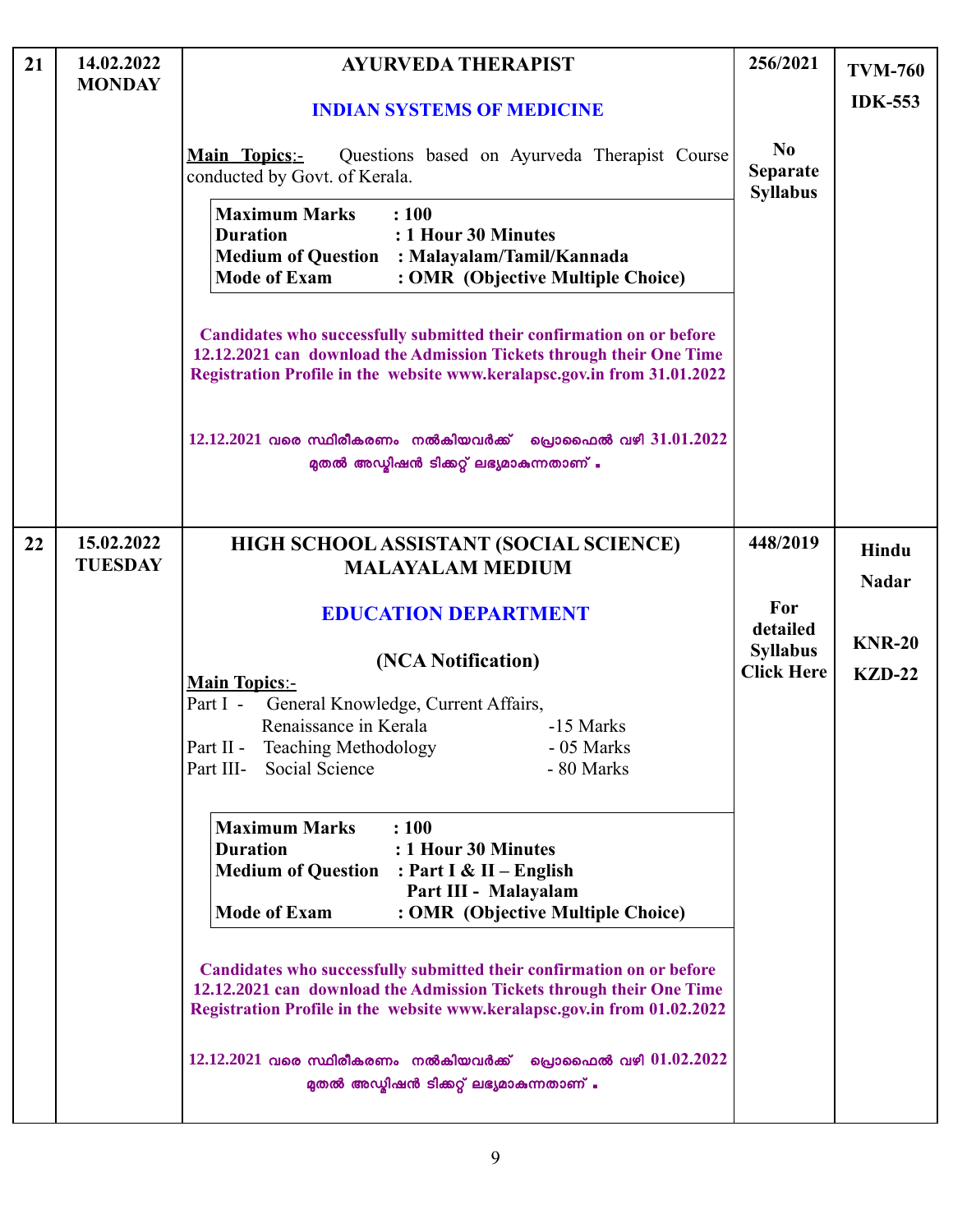| 23 | 15.02.2022<br><b>TUESDAY</b> | HIGH SCHOOL ASSISTANT (SOCIAL SCIENCE)<br><b>MALAYALAM MEDIUM</b>                                                                                                                                                                                                                                                                         | 449/2019                                                | <b>ST</b>                          |
|----|------------------------------|-------------------------------------------------------------------------------------------------------------------------------------------------------------------------------------------------------------------------------------------------------------------------------------------------------------------------------------------|---------------------------------------------------------|------------------------------------|
|    |                              | <b>EDUCATION DEPARTMENT</b><br>(NCA Notification)                                                                                                                                                                                                                                                                                         | For<br>detailed<br><b>Syllabus</b><br><b>Click Here</b> | <b>KNR-48</b>                      |
|    |                              | Candidates who successfully submitted their confirmation on or before<br>12.12.2021 can download the Admission Tickets through their One Time<br>Registration Profile in the website www.keralapsc.gov.in from 01.02.2022<br>$12.12.2021$ വരെ സ്ഥിരീകരണം നൽകിയവർക്ക് പ്രൊഫൈൽ വഴി $01.02.2022$<br>മുതൽ അഡ്മിഷൻ ടിക്കറ്റ് ലഭ്യമാകുന്നതാണ് . |                                                         |                                    |
|    |                              |                                                                                                                                                                                                                                                                                                                                           |                                                         |                                    |
| 24 | 15.02.2022<br><b>TUESDAY</b> | HIGH SCHOOL TEACHER (SOCIAL SCIENCE)<br><b>MALAYALAM MEDIUM</b>                                                                                                                                                                                                                                                                           | 203/2021                                                | <b>TVM-1692</b>                    |
|    |                              |                                                                                                                                                                                                                                                                                                                                           |                                                         | <b>KLM-1548</b>                    |
|    |                              |                                                                                                                                                                                                                                                                                                                                           | <b>For detailed</b><br><b>Syllabus</b>                  | <b>PTA-309</b>                     |
|    |                              | <b>EDUCATION DEPARTMENT</b>                                                                                                                                                                                                                                                                                                               | <b>Click Here</b>                                       | <b>ALP-369</b>                     |
|    |                              |                                                                                                                                                                                                                                                                                                                                           |                                                         | <b>KTM-509</b>                     |
|    |                              | Candidates who successfully submitted their confirmation on or before<br>12.12.2021 can download the Admission Tickets through their One Time                                                                                                                                                                                             |                                                         | <b>IDK-440</b>                     |
|    |                              | Registration Profile in the website www.keralapsc.gov.in from 01.02.2022                                                                                                                                                                                                                                                                  |                                                         | <b>EKM-1196</b>                    |
|    |                              | $12.12.2021$ വരെ സ്ഥിരീകരണം നൽകിയവർക്ക് പ്രൊഫൈൽ വഴി $01.02.2022$                                                                                                                                                                                                                                                                          |                                                         | <b>TSR-1612</b><br><b>PKD-2099</b> |
|    |                              | മുതൽ അഡ്യിഷൻ ടിക്കറ്റ് ലഭ്യമാകുന്നതാണ് .                                                                                                                                                                                                                                                                                                  |                                                         | <b>MLP-4134</b>                    |
|    |                              |                                                                                                                                                                                                                                                                                                                                           |                                                         | <b>KKD-2116</b>                    |
|    |                              |                                                                                                                                                                                                                                                                                                                                           |                                                         | <b>WYD-714</b>                     |
|    |                              |                                                                                                                                                                                                                                                                                                                                           |                                                         | <b>KNR-1716</b>                    |
|    |                              |                                                                                                                                                                                                                                                                                                                                           |                                                         | <b>KZD-1813</b>                    |
|    |                              |                                                                                                                                                                                                                                                                                                                                           |                                                         |                                    |
|    |                              |                                                                                                                                                                                                                                                                                                                                           |                                                         |                                    |
|    |                              |                                                                                                                                                                                                                                                                                                                                           |                                                         |                                    |
|    |                              |                                                                                                                                                                                                                                                                                                                                           |                                                         |                                    |
|    |                              |                                                                                                                                                                                                                                                                                                                                           |                                                         |                                    |

 $\overline{\phantom{a}}$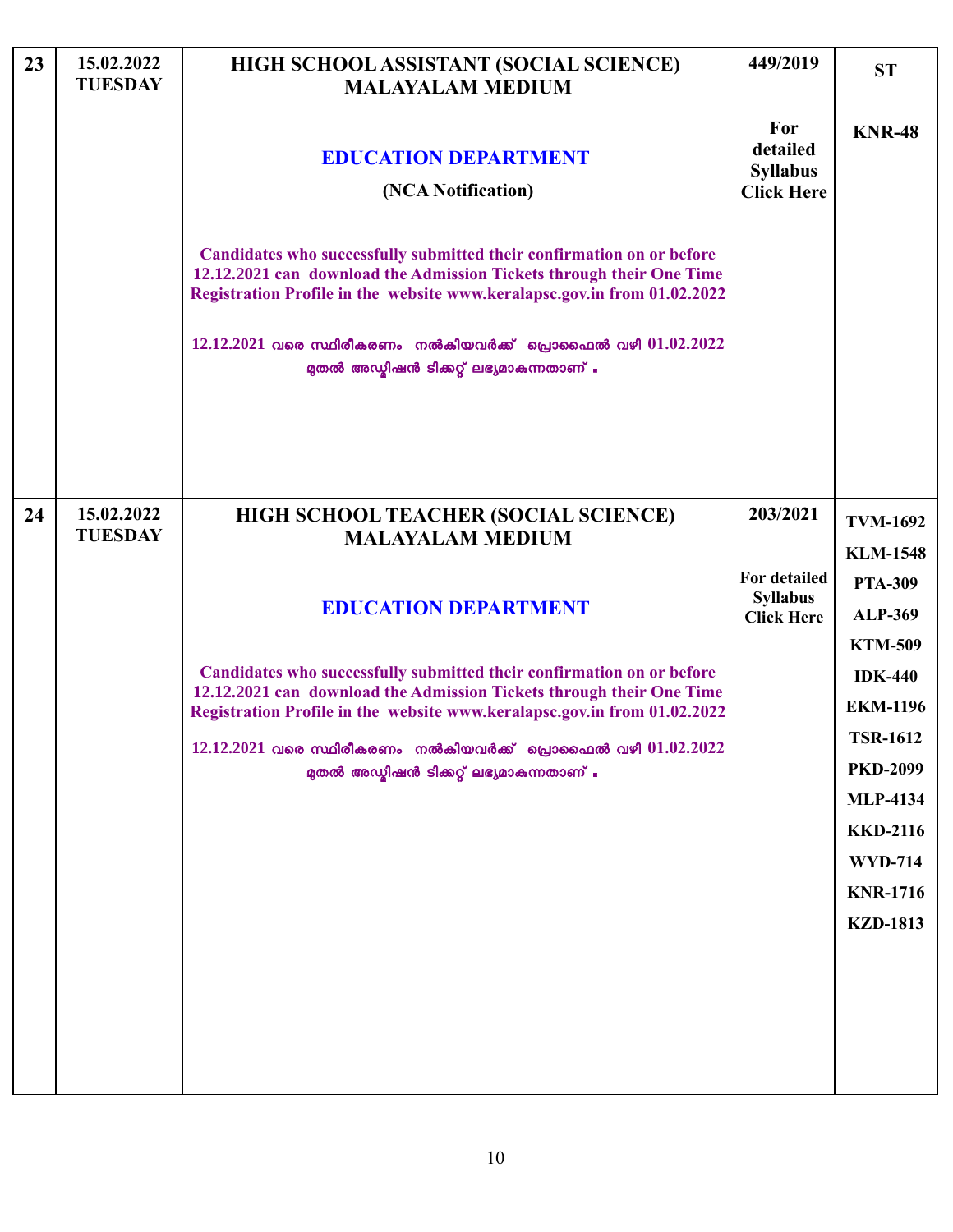| 25 | 15.02.2022<br><b>TUESDAY</b> | HIGH SCHOOL TEACHER (SOCIAL SCIENCE)<br><b>MALAYALAM MEDIUM</b>                                                                                                                                                           | 327/2021                                             | <b>SC</b>       |
|----|------------------------------|---------------------------------------------------------------------------------------------------------------------------------------------------------------------------------------------------------------------------|------------------------------------------------------|-----------------|
|    |                              | <b>EDUCATION DEPARTMENT</b>                                                                                                                                                                                               | For detailed<br><b>Syllabus</b>                      | <b>KNR-1169</b> |
|    |                              | (NCA Notification)                                                                                                                                                                                                        | <b>Click Here</b>                                    |                 |
|    |                              | Candidates who successfully submitted their confirmation on or before<br>12.12.2021 can download the Admission Tickets through their One Time<br>Registration Profile in the website www.keralapsc.gov.in from 01.02.2022 |                                                      |                 |
|    |                              | $12.12.2021$ വരെ സ്ഥിരീകരണം നൽകിയവർക്ക് പ്രൊഫൈൽ വഴി $01.02.2022$<br>മുതൽ അഡ്മിഷൻ ടിക്കറ്റ് ലഭ്യമാകുന്നതാണ് .                                                                                                              |                                                      |                 |
|    |                              | <b>COMMON TEST FOR SL.NO. 22 TO 25</b>                                                                                                                                                                                    |                                                      |                 |
| 26 | 18.02.2022<br><b>FRIDAY</b>  | <b>PLUS TWO LEVEL</b><br><b>MAIN EXAMINATION</b>                                                                                                                                                                          | <b>Click Here</b><br>for detailed<br><b>Syllabus</b> |                 |
|    |                              | <b>(BEAT FOREST OFFICER)</b>                                                                                                                                                                                              | <b>Click Here</b><br>for Exam<br><b>Programme</b>    |                 |
| 27 | 19.02.2022                   | PLUS TWO LEVEL                                                                                                                                                                                                            | <b>Click Here</b>                                    |                 |
|    | <b>SATURDAY</b>              | <b>MAIN EXAMINATION</b>                                                                                                                                                                                                   | for detailed<br><b>Syllabus</b>                      |                 |
|    |                              | (COMPUTER ASSISTANT GR.II, TYPIST CLERK, ETC)                                                                                                                                                                             | <b>Click Here</b><br>for Exam<br><b>Programme</b>    |                 |
| 28 | 21.02.2022<br><b>MONDAY</b>  | <b>PLUS TWO LEVEL</b><br><b>MAIN EXAMINATION</b>                                                                                                                                                                          | <b>Click Here</b><br>for detailed                    |                 |
|    |                              |                                                                                                                                                                                                                           | <b>Syllabus</b>                                      |                 |
|    |                              | (OFFICE SUPERINTENDENT)                                                                                                                                                                                                   | <b>Click Here</b><br>for Exam<br><b>Programme</b>    |                 |
|    |                              |                                                                                                                                                                                                                           |                                                      |                 |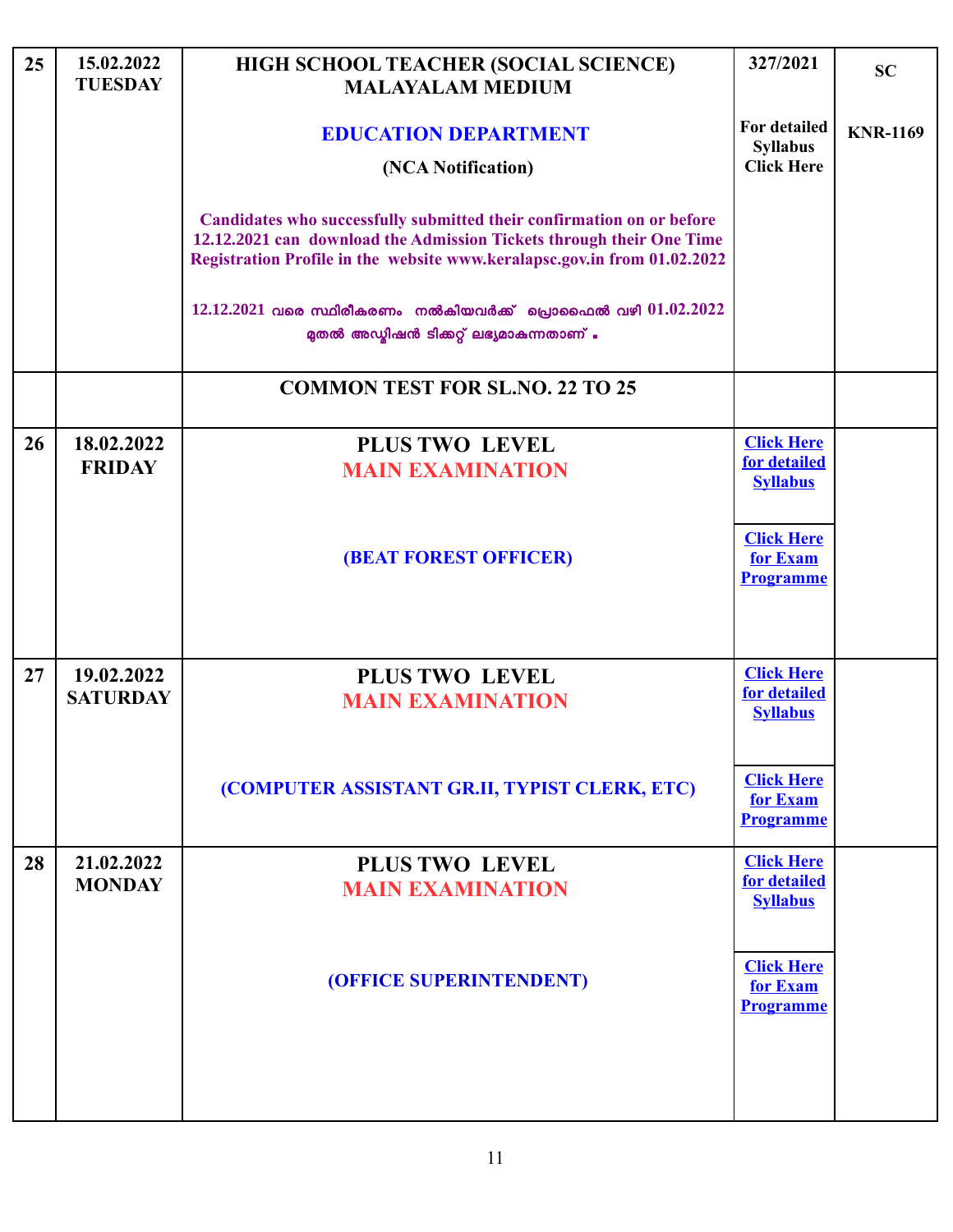| 29 | 22.02.2022<br><b>TUESDAY</b> | HIGH SCHOOL ASSISTANT (NATURAL SCIENCE)<br><b>MALAYALAM MEDIUM</b>                                                                                                                                                                                            | 446/2019                                                    | <b>SIUC N</b>         |
|----|------------------------------|---------------------------------------------------------------------------------------------------------------------------------------------------------------------------------------------------------------------------------------------------------------|-------------------------------------------------------------|-----------------------|
|    |                              | <b>EDUCATION DEPARTMENT</b><br>(NCA Notification)<br><b>Main Topics:-</b><br>Part I -<br>General Knowledge, Current Affairs,<br>Renaissance in Kerala<br>-15 Marks<br>Part II - Teaching Methodology<br>- 05 Marks<br>Part III- Natural Science<br>- 80 Marks | For<br>detailed<br><b>Syllabus</b><br><b>Click Here</b>     | <b>KZD-36</b>         |
|    |                              | <b>Maximum Marks</b><br>: 100<br><b>Duration</b><br>: 1 Hour 30 Minutes<br><b>Medium of Question : Part I &amp; II - English</b><br>Part III - Malayalam<br><b>Mode of Exam</b><br>: OMR (Objective Multiple Choice)                                          |                                                             |                       |
|    |                              | Candidates who successfully submitted their confirmation on or before<br>12.12.2021 can download the Admission Tickets through their One Time<br>Registration Profile in the website www.keralapsc.gov.in from 08.02.2022                                     |                                                             |                       |
|    |                              | $12.12.2021$ വരെ സ്ഥിരീകരണം നൽകിയവർക്ക് പ്രൊഫൈൽ വഴി $08.02.2022$<br>മുതൽ അഡ്മിഷൻ ടിക്കറ്റ് ലഭ്യമാകുന്നതാണ് .                                                                                                                                                  |                                                             |                       |
| 30 | 22.02.2022<br><b>TUESDAY</b> | HIGH SCHOOL TEACHER (NATURAL SCIENCE)<br><b>MALAYALAM MEDIUM</b>                                                                                                                                                                                              | 447/2019                                                    | Hindu<br><b>Nadar</b> |
|    |                              | <b>EDUCATION DEPARTMENT</b><br>(NCA Notification)                                                                                                                                                                                                             | <b>For detailed</b><br><b>Syllabus</b><br><b>Click Here</b> | <b>KNR-18</b>         |
|    |                              | Candidates who successfully submitted their confirmation on or before<br>12.12.2021 can download the Admission Tickets through their One Time<br>Registration Profile in the website www.keralapsc.gov.in from 08.02.2022                                     |                                                             |                       |
|    |                              | $12.12.2021$ വരെ സ്ഥിരീകരണം നൽകിയവർക്ക് പ്രൊഫൈൽ വഴി $08.02.2022$<br>മുതൽ അഡ്യിഷൻ ടിക്കറ്റ് ലഭ്യമാകുന്നതാണ് .                                                                                                                                                  |                                                             |                       |
|    |                              |                                                                                                                                                                                                                                                               |                                                             |                       |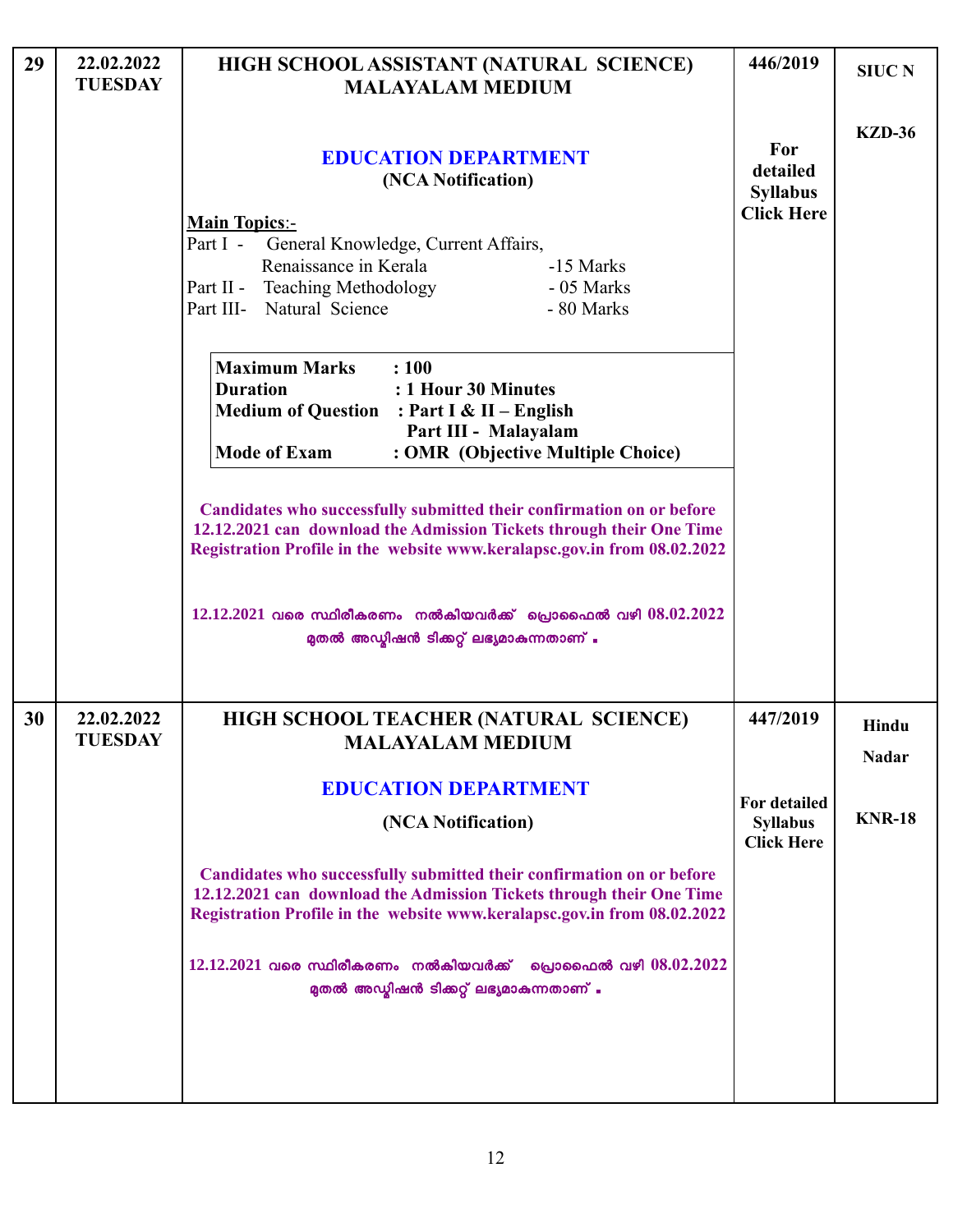| 31 | 22.02.2022<br><b>TUESDAY</b>  | HIGH SCHOOL TEACHER (NATURAL SCIENCE)<br><b>MALAYALAM MEDIUM</b>                                                                                                       | 384/2020                             | <b>TVM-891</b><br><b>KLM-773</b>  |
|----|-------------------------------|------------------------------------------------------------------------------------------------------------------------------------------------------------------------|--------------------------------------|-----------------------------------|
|    |                               | <b>EDUCATION DEPARTMENT</b>                                                                                                                                            | <b>For detailed</b>                  | <b>PTA-137</b>                    |
|    |                               |                                                                                                                                                                        | <b>Syllabus</b><br><b>Click Here</b> | <b>ALP-292</b>                    |
|    |                               | Candidates who successfully submitted their confirmation on or before<br>12.12.2021 can download the Admission Tickets through their One Time                          |                                      | <b>KTM-255</b>                    |
|    |                               | Registration Profile in the website www.keralapsc.gov.in from 08.02.2022                                                                                               |                                      | <b>IDK-120</b>                    |
|    |                               | $12.12.2021$ വരെ സ്ഥിരീകരണം നൽകിയവർക്ക് പ്രൊഫൈൽ വഴി $08.02.2022$                                                                                                       |                                      | <b>EKM-556</b>                    |
|    |                               | മുതൽ അഡ്മിഷൻ ടിക്കറ്റ് ലഭ്യമാകുന്നതാണ് .                                                                                                                               |                                      | <b>TSR-617</b>                    |
|    |                               |                                                                                                                                                                        |                                      | <b>PKD-935</b><br><b>MLP-1956</b> |
|    |                               |                                                                                                                                                                        |                                      | <b>KKD-626</b>                    |
|    |                               |                                                                                                                                                                        |                                      | <b>WYD-231</b>                    |
|    |                               |                                                                                                                                                                        |                                      | <b>KNR-593</b>                    |
|    |                               |                                                                                                                                                                        |                                      | <b>KZD-450</b>                    |
|    |                               | <b>COMMON TEST FOR SL.NO. 29 TO 31</b>                                                                                                                                 |                                      |                                   |
|    |                               |                                                                                                                                                                        |                                      |                                   |
| 32 | 24.02.2022<br><b>THURSDAY</b> | <b>AGRICULTURAL OFFICER</b>                                                                                                                                            | 475/2020                             | 3279                              |
|    |                               | <b>AGRICULTURE DEVELOPMENT AND FARMERS' WELFARE</b><br>DEPARTMENT                                                                                                      |                                      |                                   |
|    |                               | <b>Main Topics:-</b> Questions based on educational qualification.                                                                                                     | For<br>detailed<br><b>Syllabus</b>   |                                   |
|    |                               | andıd:<br>eir cont<br>12.12.2021 can download the Admission Tickets through their One Time<br>Registration Profile in the website www.keralapsc.gov.in from 10.02.2022 |                                      |                                   |
|    |                               | $12.12.2021$ വരെ സ്ഥിരീകരണം നൽകിയവർക്ക് പ്രൊഫൈൽ വഴി $10.02.2022$<br>മുതൽ അഡ്മിഷൻ ടിക്കറ്റ് ലഭ്യമാകുന്നതാണ് .                                                           |                                      |                                   |
| 33 | 26.02.2022                    | <b>PLUS TWO LEVEL</b>                                                                                                                                                  | <b>Click Here</b><br>for detailed    |                                   |
|    | <b>SATURDAY</b>               | <b>MAIN EXAMINATION</b>                                                                                                                                                | <b>Syllabus</b>                      |                                   |
|    |                               |                                                                                                                                                                        | <b>Click Here</b><br>for Exam        |                                   |
|    |                               | (CIVIL EXCISE OFFICER)                                                                                                                                                 | <b>Programme</b>                     |                                   |